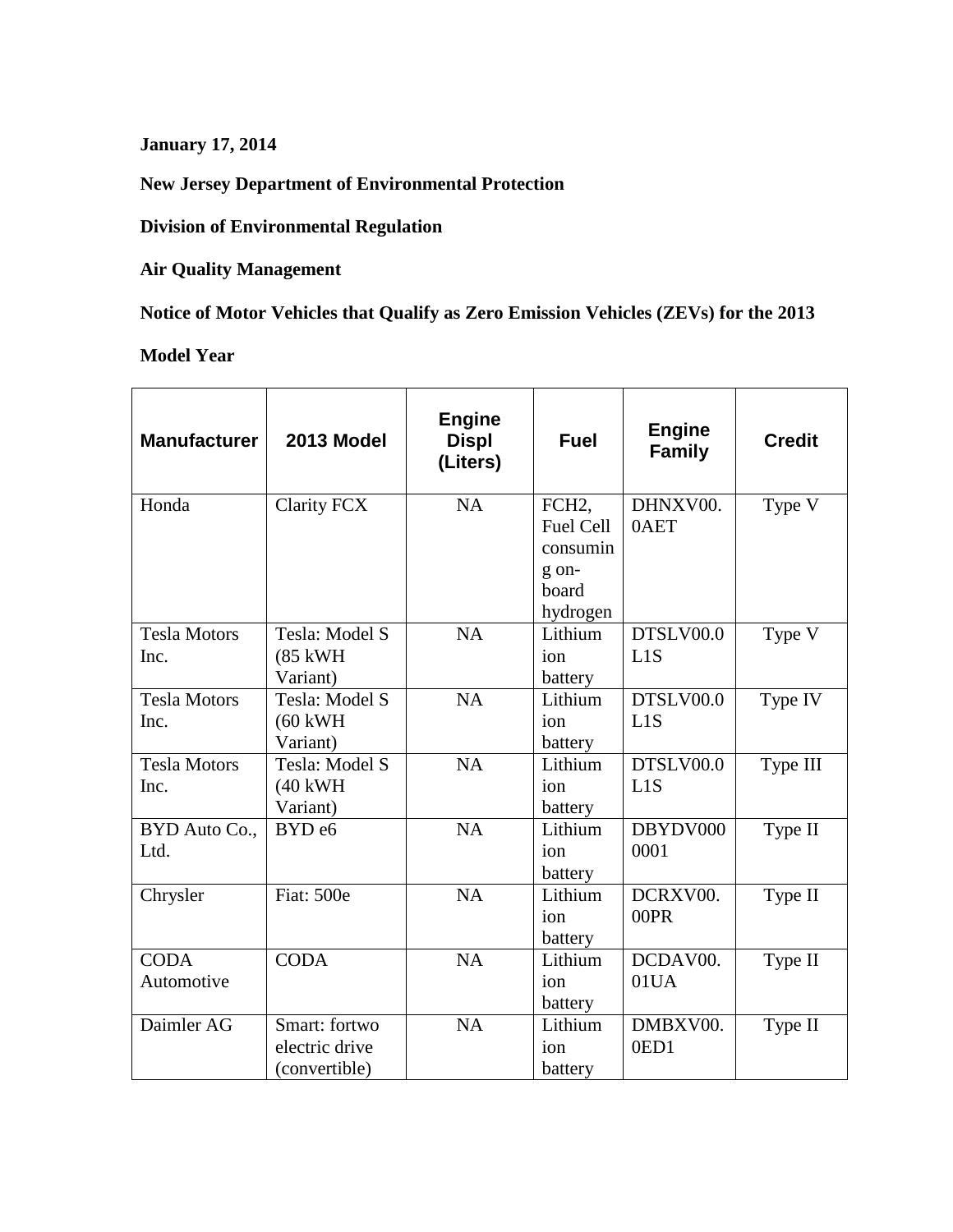| electric drive<br>0ED1<br>ion<br>(coupe)<br>battery<br>Focus BEV<br><b>NA</b><br>Type II<br>Ford<br>DFMXV00.<br>Lithium<br>0VAE<br>ion<br>battery<br>Fit EV<br>NA<br>Type II<br>Honda<br>Lithium<br>DHNXV00.<br>05ET<br>ion<br>battery<br>Nissan: LEAF<br>Type II<br>Nissan<br><b>NA</b><br>DNSXV000<br>Lithium<br><b>OLLA</b><br>ion<br>battery<br>RAV4 EV<br>Type $\overline{II}$<br>NA<br>Lithium<br>DTYXV00.<br>Toyota<br>0DA9<br>ion |
|-------------------------------------------------------------------------------------------------------------------------------------------------------------------------------------------------------------------------------------------------------------------------------------------------------------------------------------------------------------------------------------------------------------------------------------------|
|                                                                                                                                                                                                                                                                                                                                                                                                                                           |
|                                                                                                                                                                                                                                                                                                                                                                                                                                           |
|                                                                                                                                                                                                                                                                                                                                                                                                                                           |
|                                                                                                                                                                                                                                                                                                                                                                                                                                           |
|                                                                                                                                                                                                                                                                                                                                                                                                                                           |
|                                                                                                                                                                                                                                                                                                                                                                                                                                           |
|                                                                                                                                                                                                                                                                                                                                                                                                                                           |
|                                                                                                                                                                                                                                                                                                                                                                                                                                           |
|                                                                                                                                                                                                                                                                                                                                                                                                                                           |
|                                                                                                                                                                                                                                                                                                                                                                                                                                           |
|                                                                                                                                                                                                                                                                                                                                                                                                                                           |
|                                                                                                                                                                                                                                                                                                                                                                                                                                           |
|                                                                                                                                                                                                                                                                                                                                                                                                                                           |
| battery                                                                                                                                                                                                                                                                                                                                                                                                                                   |
| Mitsubishi i-<br>Mitsubishi<br>NA<br>Type $1.\overline{5}$<br>Lithium<br>DMTXV00.                                                                                                                                                                                                                                                                                                                                                         |
| 0EWB<br><b>Motors</b><br><b>MIEV</b><br>ion                                                                                                                                                                                                                                                                                                                                                                                               |
| Corporation<br>battery                                                                                                                                                                                                                                                                                                                                                                                                                    |
| <b>RAV4 EV</b><br>NA<br>DTYXV00.<br>Lithium<br>Type I<br>Toyota                                                                                                                                                                                                                                                                                                                                                                           |
| 0DA6<br>ion                                                                                                                                                                                                                                                                                                                                                                                                                               |
| battery                                                                                                                                                                                                                                                                                                                                                                                                                                   |
| Scion IQ EV<br>NA<br>Lithium<br>DTYXV00.<br>Type I<br>Toyota                                                                                                                                                                                                                                                                                                                                                                              |
| 0DA6<br>ion                                                                                                                                                                                                                                                                                                                                                                                                                               |
| battery                                                                                                                                                                                                                                                                                                                                                                                                                                   |
| Bombardier<br>Bombardier:<br><b>NA</b><br>DBCX0000<br><b>NEV</b><br>Lead-                                                                                                                                                                                                                                                                                                                                                                 |
| Recreational<br>0001<br>Commander<br>acid                                                                                                                                                                                                                                                                                                                                                                                                 |
| Electric<br>Products Inc.<br>battery                                                                                                                                                                                                                                                                                                                                                                                                      |
| NA<br><b>DIRC00000</b><br><b>NEV</b><br>Carryall 2 LSV<br>Club Car, Inc<br>Lead-                                                                                                                                                                                                                                                                                                                                                          |
| (EB13)<br>acid<br>01                                                                                                                                                                                                                                                                                                                                                                                                                      |
| battery                                                                                                                                                                                                                                                                                                                                                                                                                                   |
| <b>NA</b><br><b>DIRC00000</b><br>Club Car, Inc<br>Carryall 6 LSV<br>Lead-<br><b>NEV</b>                                                                                                                                                                                                                                                                                                                                                   |
| $(JB13)$<br>01<br>acid                                                                                                                                                                                                                                                                                                                                                                                                                    |
| battery                                                                                                                                                                                                                                                                                                                                                                                                                                   |
| Villager 2 LSV<br>NA<br>Club Car, Inc<br><b>DIRC00000</b><br><b>NEV</b><br>Lead-                                                                                                                                                                                                                                                                                                                                                          |
| 02<br>(VR13)<br>acid                                                                                                                                                                                                                                                                                                                                                                                                                      |
| battery                                                                                                                                                                                                                                                                                                                                                                                                                                   |
| Club Car, Inc<br>Villager $2 + 2$<br>NA<br><b>DIRC00000</b><br><b>NEV</b><br>Lead-                                                                                                                                                                                                                                                                                                                                                        |
| LSV (VS13)<br>acid<br>02                                                                                                                                                                                                                                                                                                                                                                                                                  |
| battery                                                                                                                                                                                                                                                                                                                                                                                                                                   |
| Columbia<br>Columbia Par<br>NA<br><b>DCPC000.0</b><br><b>NEV</b><br>Lead-                                                                                                                                                                                                                                                                                                                                                                 |
| Car: MG1<br>Parcar<br>acid<br><b>AFD</b>                                                                                                                                                                                                                                                                                                                                                                                                  |
| battery                                                                                                                                                                                                                                                                                                                                                                                                                                   |
| Columbia<br>Columbia Par<br>NA<br>Lithium<br><b>DCPC000.0</b><br><b>NEV</b>                                                                                                                                                                                                                                                                                                                                                               |
| Car: MG1<br><b>AFD</b><br>Parcar<br>ion                                                                                                                                                                                                                                                                                                                                                                                                   |
| battery                                                                                                                                                                                                                                                                                                                                                                                                                                   |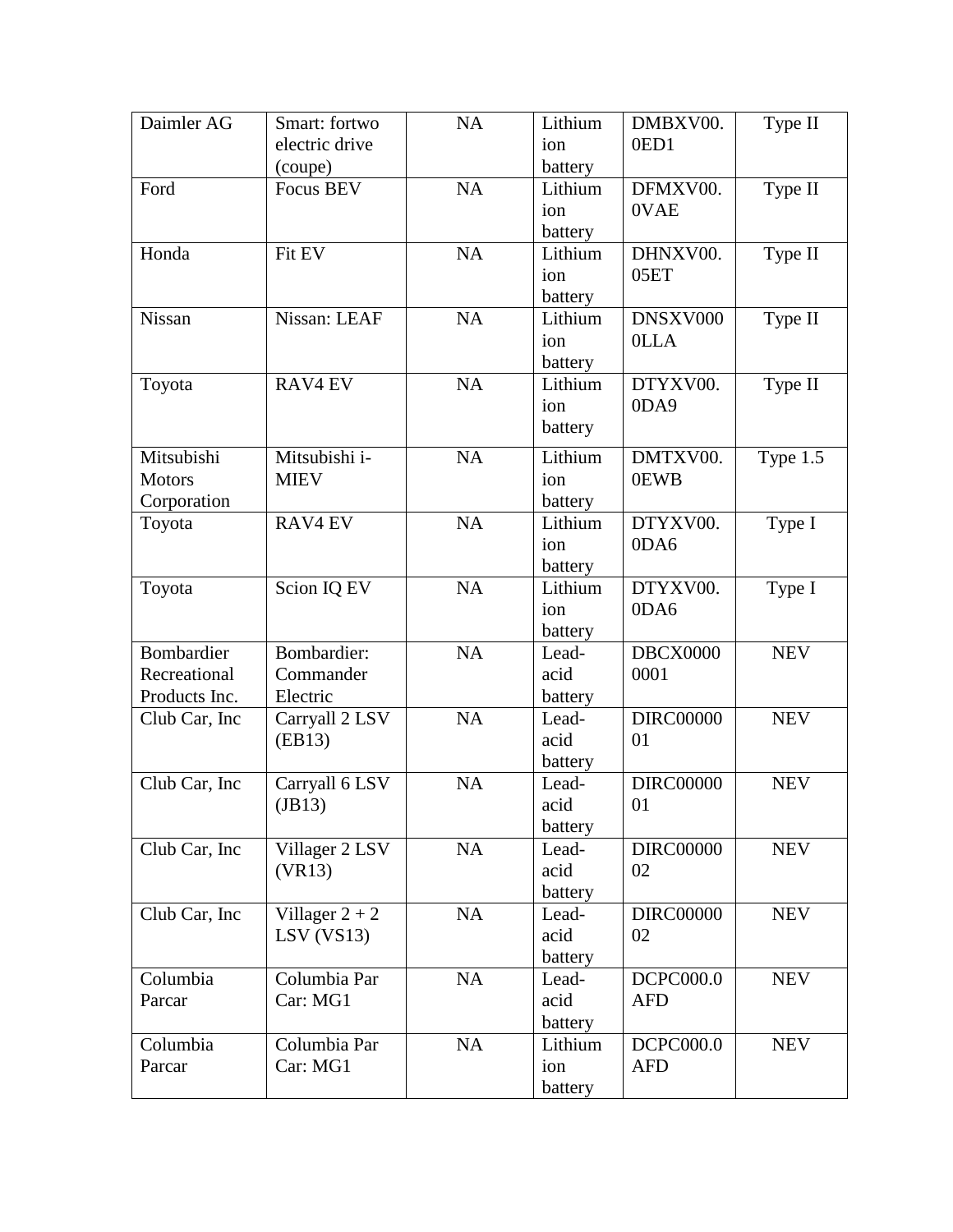| Columbia        | Columbia Par                | <b>NA</b> | Lead-   | <b>DCPC000.0</b> | <b>NEV</b> |
|-----------------|-----------------------------|-----------|---------|------------------|------------|
| Parcar          | Car: SM2,                   |           | acid    | <b>SRD</b>       |            |
|                 | SM4, SUV-SN,                |           | battery |                  |            |
|                 | SUV-LN,                     |           |         |                  |            |
|                 | NEV <sub>2</sub>            |           |         |                  |            |
| Columbia        | Columbia Par                | NA        | Lithium | <b>DCPC000.0</b> | <b>NEV</b> |
| Parcar          | Car: SM2,                   |           | ion     | <b>SRD</b>       |            |
|                 | SM4, SUV-SN,                |           | battery |                  |            |
|                 | SUV-LN,<br>NEV <sub>2</sub> |           |         |                  |            |
| Electrical      | <b>EVI: EMEGA</b>           | <b>NA</b> | Lithium | DEV100000        | $NEV+$     |
| Vehicles        |                             |           | ion     | <b>EMG</b>       |            |
| International,  |                             |           | battery |                  |            |
| <b>LLC</b>      |                             |           |         |                  |            |
| $E-Z-Go$        | EZGO: 2Five,                | NA        | Lead-   | <b>DEZG00.00</b> | <b>NEV</b> |
| Division of     | Cushman: LSV                |           | acid    | A02              |            |
| Textron, Inc.   | 800                         |           | battery |                  |            |
| Polaris         | e2, e4, eS,                 | NA        | Lead-   | DPOL0000         | <b>NEV</b> |
| Industries Inc. | e4S, eL, eL-XD,             |           | acid    | 0002             |            |
|                 | e6, e6S                     |           | battery |                  |            |
| Polaris         | GEM: e2, eS,                | NA        | Lead-   | <b>DPOL0000</b>  | $NEV+$     |
| Industries Inc. | e4, e4S, eL, eL-            |           | battery | 0002             |            |
|                 | <b>XD</b>                   |           | acid    |                  |            |
| Polaris         | GEM: e6, e6S                | NA        | Lead-   | <b>DPOL0000</b>  | <b>NEV</b> |
| Industries Inc. |                             |           | battery | 0002             |            |
|                 |                             |           | acid    |                  |            |
| Vantage         | Vantage:                    | NA        | Lead-   | <b>DVV10000</b>  | $NEV+$     |
| Vehicle         | EVC1000,                    |           | battery | 072V             |            |
| International,  | <b>EVX1000</b>              |           | acid    |                  |            |
| Inc.            |                             |           |         |                  |            |
| Vantage         | Vantage:                    | NA        | Lead-   | <b>DVV10000</b>  | <b>NEV</b> |
| Vehicle         | EVP1000,                    |           | battery | 072V             |            |
| International,  | <b>EVR1000</b>              |           | acid    |                  |            |
| Inc.            |                             |           |         |                  |            |

"FCH2"= fuel cell consuming on-board stored hydrogen

LiP= Lithium polymer battery

Li+ =Lithium ion battery

Type V ZEV has a range of equal to or greater than 300 miles, must be capable of replacing

95% maximum rated energy capacity in <= 15 minutes.